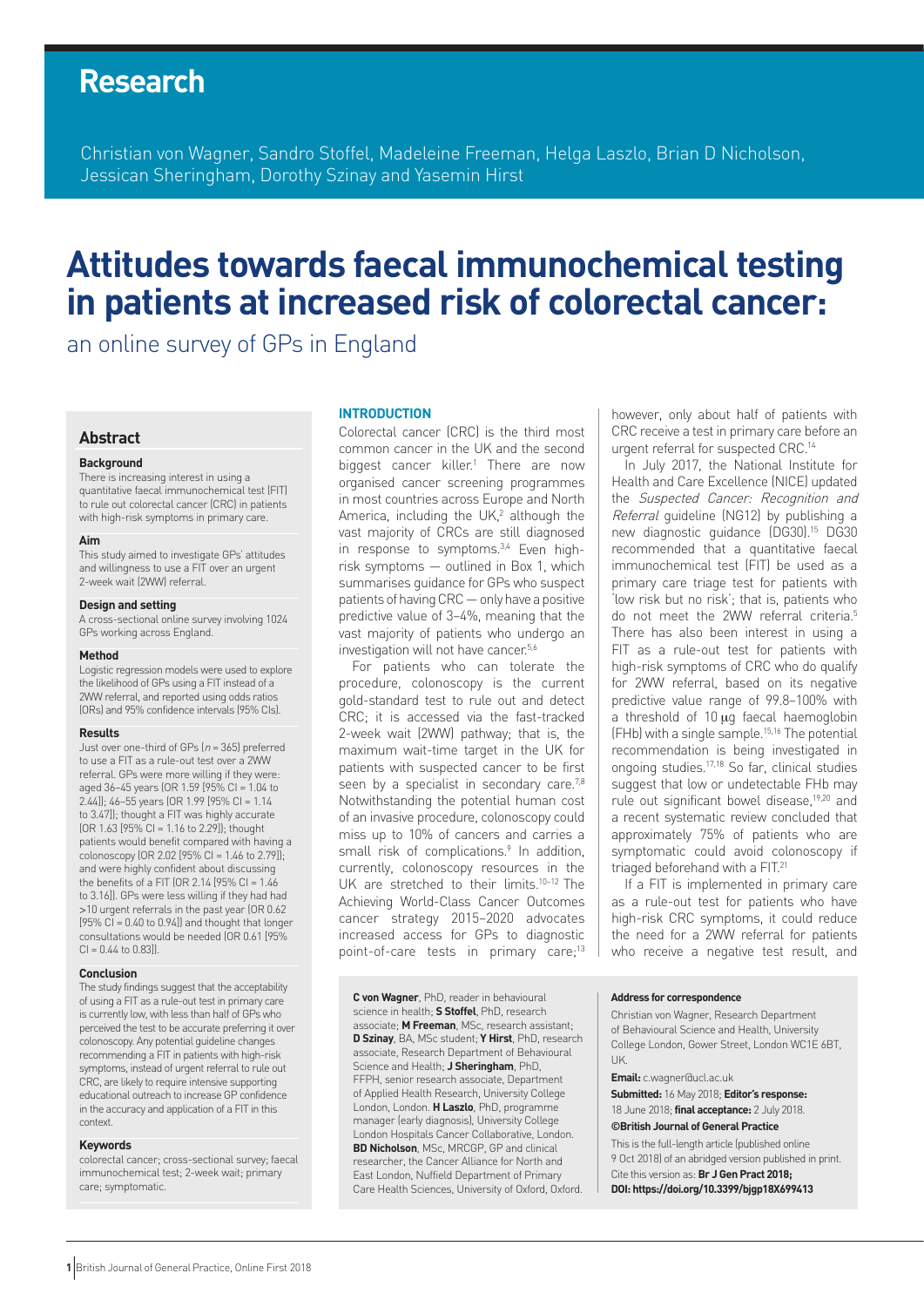## **How this fits in**

There is an increase in demand for colonoscopies, which could have a negative impact on the urgent referral timeline — 2-week wait (2WW) — applied in England. A faecal immunochemical test (FIT) with a low or undetectable faecal haemoglobin could be used as a triage test in primary care to rule out colorectal cancer and significantly reduce the number of unnecessary colonoscopies among patients who are symptomatic. The findings presented here indicate that only just over one-third of GPs across England would prefer to use a FIT over a referral to the 2WW pathway with a diagnostic colonoscopy to rule out suspected lower gastrointestinal cancers among patients with symptoms; even among GPs who perceived FITs to be accurate, more than half would still prefer a 2WW over a FIT. Initiatives to implement the FIT in primary care as a rule-out test need to be accompanied by efforts to improve GPs' perception of test accuracy, as well as addressing concerns about increased consultation time and other implementation or organisational issues.

reduce the pressure on colonoscopy services.16,19,22,23 However, little is known about how GPs would use a FIT as a ruleout test of CRC and the acceptability of the test kit. Successful adoption of the FIT in primary care, therefore, will rely on GPs' attitudes about the test and their role in implementing its use. The aim of this online survey was to identify the attitudes and beliefs of UK GPs regarding use of a FIT as a rule-out test in order to inform clinical decision makers during implementation of the FIT in primary care. The survey included questions on:

- existing awareness and use of a FIT as a rule-in test;
- attitudes and beliefs towards the FIT:
- GP demographics; and
- practice characteristics.

#### **METHOD**

#### **Study design and sample**

In December 2017, 14100 GPs from England were invited to take part in a 10-minute online survey using M3 Global Research's panel of GP workforce via https://www. doctors.net.uk/ in the UK  $(n = 41 935)$ . M3 Global Research is a research company with a focus on health professionals and has the largest global International Organization for Standardization-certified physician community in the world. GPs were eligible if they were working in England at the time the study took place. M3 Global Research randomly invited GPs to the study. GPs were offered an industry-standard honorarium (£15 per GP) based on the length of the survey.

Consenting GPs were provided with a hypothetical vignette for the potential use of a FIT in primary care as a point-ofcare test to rule out CRC in patients with symptoms that would normally qualify them to be referred through the 2WW pathway. Responders were told that FIT as a rule-out test would miss a very low number of CRCs, comparable to that of a colonoscopy, and '... having a very high negative predictive value and minimal false negatives'. No detailed statistical information on test

### **Box 1. Guidance summary for suspected colorectal cancer**

- 1. [NG125 ] Refer adults using a suspected cancer pathway referral (for an appointment within 2 weeks) for colorectal cancer if:
	- they are aged ≥40 years with unexplained weight loss and abdominal pain; or
	- they are aged ≥50 years with unexplained rectal bleeding; or
	- they are aged ≥60 years with:
		- iron-deficiency anaemia; or
		- changes in their bowel habit; or
	- tests show occult blood in their faeces
- 2. [NG125 ] Consider a suspected cancer referral pathway referral (for an appointment within 2 weeks) for colorectal cancer in adults with a rectal or abdominal mass. 3. [NG125 ] Consider a suspected cancer referral pathway referral (for an appointment within 2 weeks) for colorectal cancer in adults aged <50 with rectal bleeding and
- any of the following unexplained symptoms or findings:
	- abdominal pain;
	- change in bowel habit:
	- weight loss:
	- iron-deficiency anaemia.
- 4. [DG3015] The OC-Sensor, HM-JACKarc, and FOB Fold quantitative faecal immunochemical tests are recommended for adoption in primary care to guide referral for suspected colorectal cancer in people without rectal bleeding who have unexplained symptoms but do not meet the criteria for a suspected cancer pathway referral outlined in section 1, 2, and 3 [July 2017].
	- Results should be reported using a threshold of 10 µg of haemoglobin per gram of faeces. Companies should provide advice about the performance characteristics of the assays to laboratories, and ensure standardisation of results.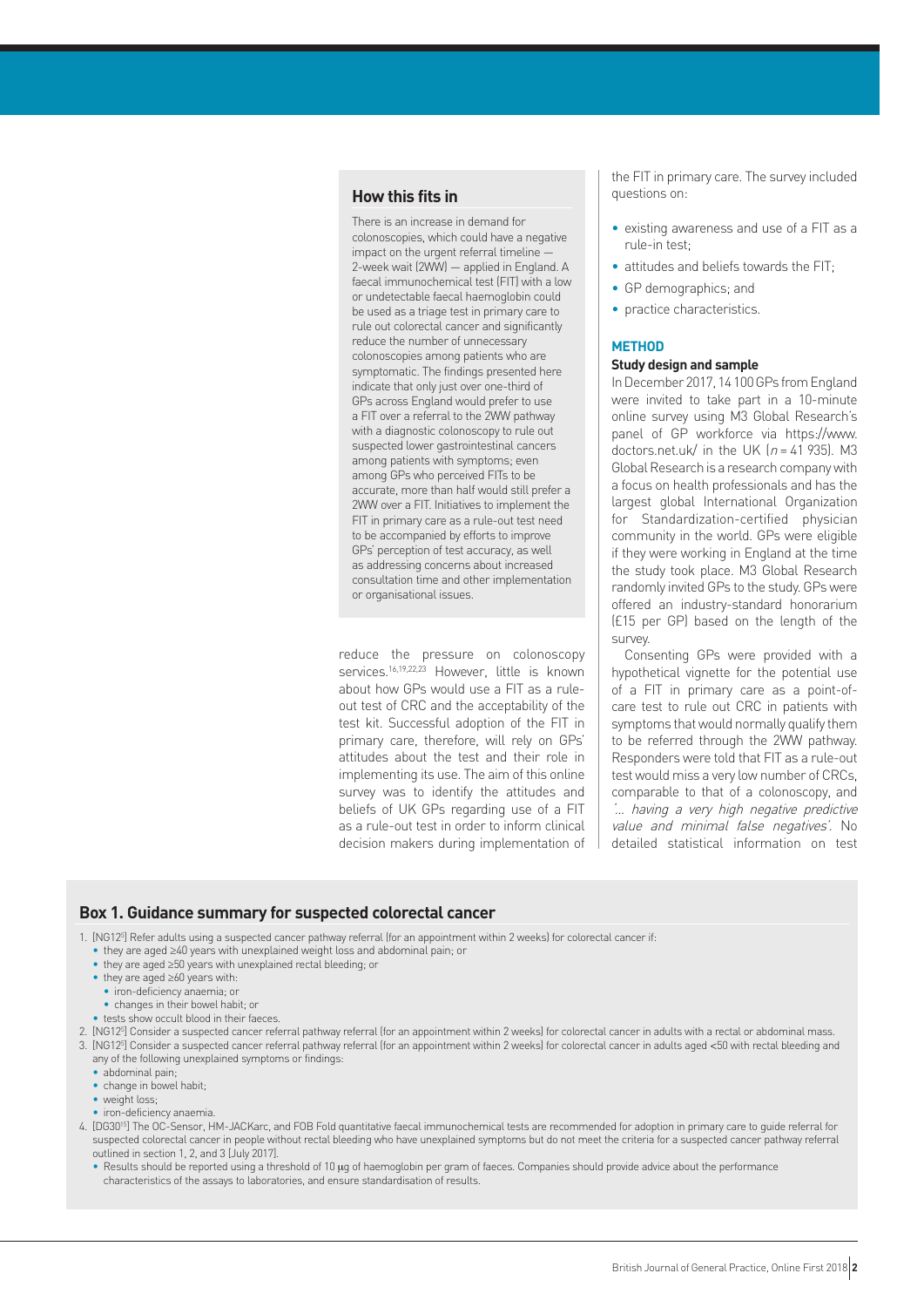## **Table 1. GP characteristics**

| <b>Characteristic</b>                       | <b>Study population</b><br>$(n=1024), n$ (%) | <b>Estimated GPs</b><br>in England, 2017, <sup>a</sup> n(%) |
|---------------------------------------------|----------------------------------------------|-------------------------------------------------------------|
| Age in years                                |                                              |                                                             |
| $\leq$ 35                                   | 225 (22.00)                                  | 8374 (21.20)                                                |
| $36 - 45$                                   | 453 (44.24)                                  | 12 827 (32.50)                                              |
| $46 - 55$                                   | 217 (21.20)                                  | 10 673 (27.00)                                              |
| $\geq 56$                                   | 129 (12.60)                                  | 7637 (19.30)                                                |
| Sex                                         |                                              |                                                             |
| Male                                        | 545 (53.22)                                  | 17 937 (45.20)                                              |
| Female                                      | 479 (46.78)                                  | 21 755 (54.80)                                              |
| <b>Employment status</b>                    |                                              |                                                             |
| Trainee                                     | 40 (3.91)                                    |                                                             |
| Full time                                   | 283 (27.64)                                  |                                                             |
| Part time                                   | 265 (25.88)                                  |                                                             |
| Locum                                       | 163 (15.92)                                  |                                                             |
| Partner                                     | 261 (25.49)                                  |                                                             |
| Other                                       | 12(1.17)                                     |                                                             |
| Geographical region                         |                                              |                                                             |
| London                                      | 196 (19.14)                                  | 7592 (10.49)                                                |
| Midlands and East of England                | 188 (18.36)                                  | 12161 (28.68)                                               |
| South of England                            | 265 (25.88)                                  | 10702 (25.25)                                               |
| North of England                            | 375 (36.62)                                  | 11934 [28.15]                                               |
| Experience in years                         |                                              |                                                             |
| < 10                                        | 477 (46.58)                                  |                                                             |
| $\geq 10$                                   | 547 [53.42]                                  |                                                             |
| Has a role in budget setting                |                                              |                                                             |
| N <sub>o</sub>                              | 787 (76.86)                                  |                                                             |
| Yes                                         | 237 (23.14)                                  |                                                             |
| Has a specialism                            |                                              |                                                             |
| N <sub>o</sub>                              | 762 [74.41]                                  |                                                             |
| Yes                                         | 262 (25.59)                                  |                                                             |
| Actively involved in research               |                                              |                                                             |
| N <sub>o</sub>                              | 891 (87.01)                                  |                                                             |
| <b>Yes</b>                                  | 133 (12.99)                                  |                                                             |
| Patients registered at practice             |                                              |                                                             |
| < 5000                                      | 173 (16.89)                                  |                                                             |
| 5000-10 000                                 | 390 (38.09)                                  |                                                             |
| >10000                                      | 461 (45.02)                                  |                                                             |
| GPs working in practice                     |                                              |                                                             |
| < 5                                         | 306 (29.88)                                  |                                                             |
| $5 - 10$                                    | 557 (54.39)                                  |                                                             |
| >10                                         | 161 (15.72)                                  |                                                             |
| CRC 2WW referrals in the previous 12 months |                                              |                                                             |
| < 5                                         | 153 (14.94)                                  |                                                             |
| $5 - 10$                                    | 440 (42.97)                                  |                                                             |
| >10                                         | 431 (42.09)                                  |                                                             |

specificity or sensitivity was provided; this was done to avoid confusion relating to different uses of the FIT and the lack of recommendations for patients with highrisk symptoms. Instead, the focus was on the comparison with a colonoscopy because, if implemented, a FIT will be used as an alternative to the 2WW referral pathway. The vignette was evaluated by the research team for its consistency, accuracy,

and relevancy. Detailed information is available from the authors on request.

#### **Measures**

GP characteristics. GP characteristics were included based on previous research.24 GPs provided:

- age (categorised in bands);
- sex;
- years of experience as an active GP;
- role in their practice;
- engagement in implementation/budget planning;
- role as a cancer lead;
- engagement in research; and
- practice size (number of registered patients and GPs working at the practice).

They also indicated the number of 2WW referrals they had made over the previous 12 months.

Using a FIT in primary care. GPs were asked to choose their preferred pathway for patients with high-risk CRC symptoms, from the following options:

- ask the patient to complete a FIT to rule out CRC before completing the 2WW referral; or
- implement the 2WW referral for suspected CRC (no FIT).

They were also asked 'How accurate do you think the FIT is as point-of-care test to rule out CRC compared to a colonoscopy?' Each item was measured on a 4-point scale: very accurate, quite accurate, not very accurate, not at all accurate; unsure was also included as an additional response option.

GPs' perceived confidence around discussing the benefits and harms of FIT with patients was measured. Two items assessed GPs confidence of discussing negative and positive FIT results respectively. Each item was measured on a 4-point scale: very accurate, quite accurate, not very accurate, not at all accurate; unsure was also included as an additional response option.

GPs were asked to consider to what extent they believed patients would benefit from completing a FIT compared with having a colonoscopy, and whether they would benefit from using a FIT as a rule-in or rule-out test. They were also asked about their beliefs about the practicalities of the FIT, and about their role in implementing a FIT in primary care; this last was measured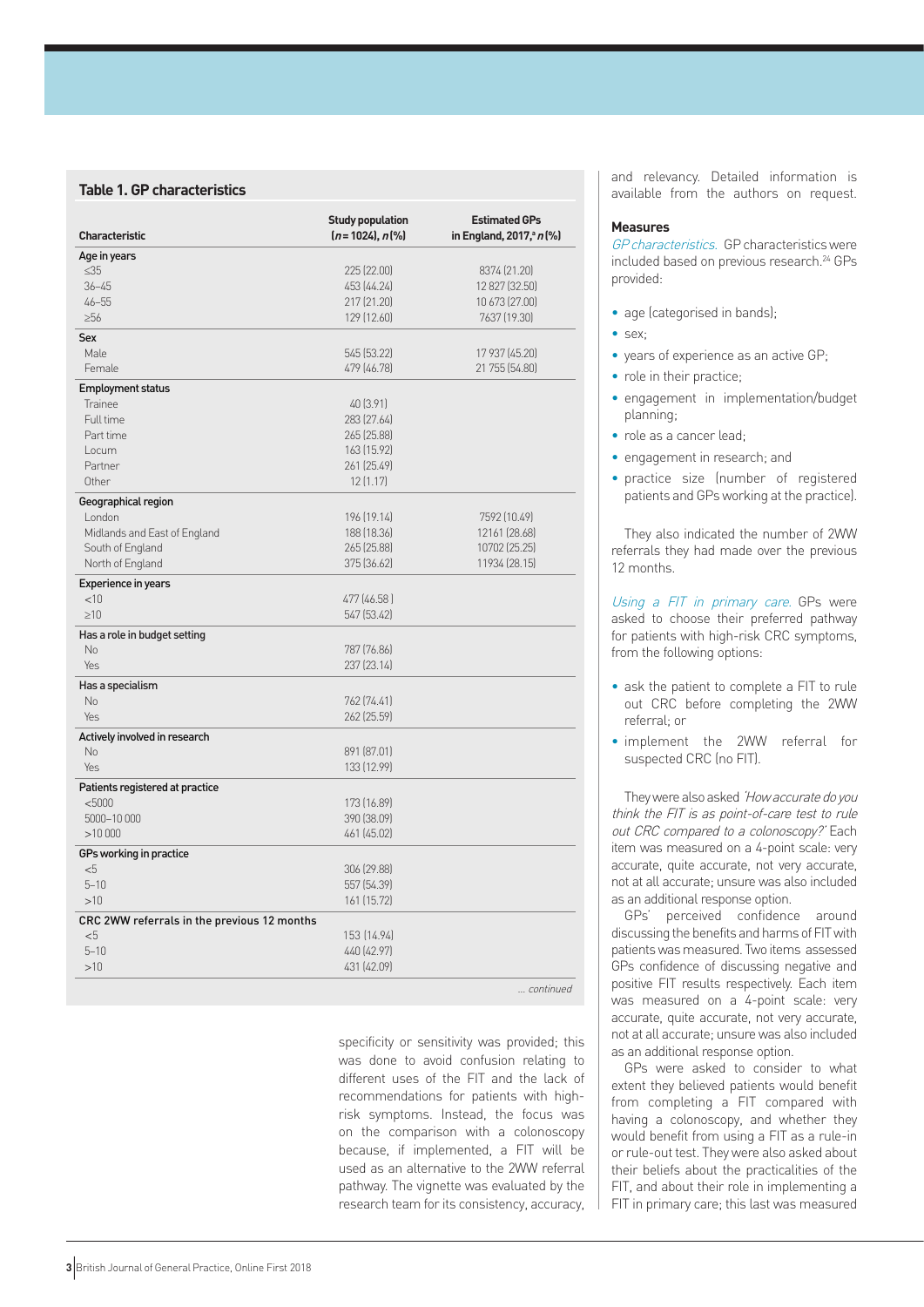| <b>Table 1 continued. GP characteristics</b>  |             |  |  |  |
|-----------------------------------------------|-------------|--|--|--|
| Aware of FIT as a rule-in test                |             |  |  |  |
| No                                            | 592 (57.81) |  |  |  |
| Yes                                           | 432 (42.19) |  |  |  |
| Aware of FIT as a rule-out test               |             |  |  |  |
| <b>No</b>                                     | 788 [76.95] |  |  |  |
| Yes                                           | 236 (23.05) |  |  |  |
| Have used FOBT in line with NG12 <sup>5</sup> |             |  |  |  |
| No                                            | 466 (45.51) |  |  |  |
| Yes                                           | 558 (54.49) |  |  |  |
| Have used FIT in line with DG30 <sup>15</sup> |             |  |  |  |
| No                                            | 922 (90.04) |  |  |  |
| Yes                                           | 102 (9.96)  |  |  |  |

<sup>a</sup>General and Personal Medical Services, England High Level March 2017, Provisional Experimental Statistics.<sup>25</sup> 2WW = 2-week wait. CRC = colorectal cancer. FIT = faecal immunochemical test. FOBT = faecal occult blood test.

> using 5 items. Each item was measured with a 4-point scale ('strongly agree', 'agree', 'disagree', and 'strongly disagree') and included 'don't know'.

> Responders were asked whether they were aware of the uses of FIT as a rulein test for patients at low risk of having CRC, and its use as a rule-out test among patients at high risk of having CRC. Previous experience of using a faecal occult blood test (FOBT) or FIT in accordance with the NICE guidelines was measured.

> GPs were presented with three categories that included several factors relating to the test, their organisational culture, and implementation of the FIT in primary care. They were asked to choose the most important category and to rate the top three most important factors that they, personally, think are important if FIT is implemented as a rule-out test.

### **Statistical analysis**

For ease of interpretation, responses were dichotomised, by combining 'strongly agree' and 'agree' versus 'strongly disagree', 'disagree', and unsure/don't know. Descriptive statistics were used to demonstrate GP characteristics, along with a broad description of their attitudes and beliefs towards the implementation of a FIT. The frequency of the top-ranked items was used to order the importance of each factor relating to the implementation of a FIT in primary care. Only the top-ranked factor was explained in detail; information on the other factors is available from the authors on request.

Unadjusted logistic regression analyses were used to identify the potential factors associated with GPs' preference to use a FIT as a rule-out test in primary care. The unadjusted odds ratios (ORs) and

confidence intervals (95% CIs) are available from the authors on request. A final adjusted multivariable logistic regression model was used to test for all the factors that were identified in univariate regression analyses testing associated with the preference for using a FIT in primary care for patients who have high-risk CRC symptoms, as opposed to the 2WW referral without a FIT. The significance level for our analysis was P<0.05. All analyses were conducted using Stata (version 14.0).

## **RESULTS**

## **Population characteristics**

Of 14 100 invitees, 1351 (9.6%) GPs responded to the invitation during the datacollection period over 4 weeks. Of those, 209 started the survey but did not complete it and 118 were excluded because they did not qualify or had completed this survey on a previous occasion. In total, 1024 GPs from England successfully completed the survey; this equates to 7.3% of the total number of invitees. Table 1 gives an overview of GP characteristics.

Of the 1024 responders,  $42.2\%$   $(n = 432)$ were aware of the use of a FIT as a rule-in test for patients with low-risk symptoms, but only 23.0%  $(n = 236)$  were aware that a FIT may also be used as a rule-out test to exclude CRC. Approximately half of the GPs (54.4%) used an FOBT for patients with low-risk symptoms  $(n = 558)$  in line with national guidance; only 10.0%  $(n = 102)$  had used a FIT since the guidance update of August 2017.

### **Use of FIT as a rule-out test**

In total,  $35.6\%$  of responders  $(n = 365)$ reported that they would prefer to use a FIT as a rule-out test compared with 64.4%  $(n = 659)$ , who stated that they would prefer the 2WW referral without a FIT. Table 2 outlines the fully adjusted analyses, which showed that responders were more likely to prefer FIT if they:

- were aged 36–45 years (OR 1.59, 95%  $Cl = 1.04$  to 2.44);
- were aged 46–55 years (OR 1.99, 95%  $Cl = 1.14$  to 3.47);
- agreed that a FIT is highly accurate to rule out CRC (OR 1.63, 95% CI = 1.16 to 2.29);
- were confident discussing the benefits of a FIT (OR 2.15, 95% CI = 1.46 to 3.16); and
- believed that patients would benefit from completing a FIT as opposed to a colonoscopy  $[OR 2.02, 95\%]$   $Cl = 1.46$  to 2.79).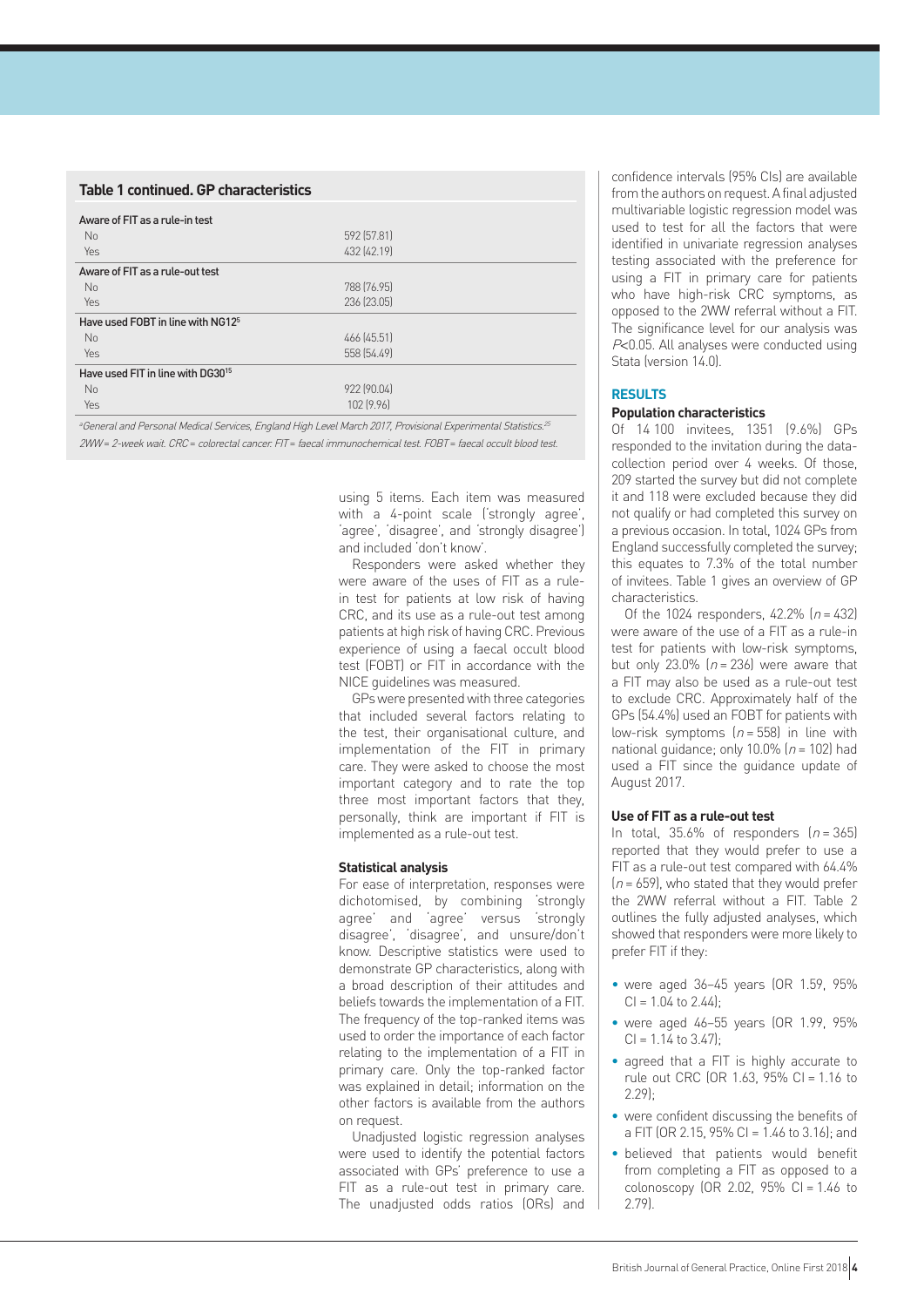## **Table 2. Factors associated with GPs' preference to use FIT over 2WW**

|                                                                                                                            | <b>Test</b>              |                         |                    |                                            |
|----------------------------------------------------------------------------------------------------------------------------|--------------------------|-------------------------|--------------------|--------------------------------------------|
|                                                                                                                            | 2WW, n(%)                | FIT, $n$ $%$            | <b>Adjusted OR</b> | 95% CI                                     |
| Overall                                                                                                                    | 659 (64.0)               | 365(35.6)               |                    |                                            |
| <b>GP</b> characteristics                                                                                                  |                          |                         |                    |                                            |
| Age, years                                                                                                                 |                          |                         |                    |                                            |
| $\leq 35$<br>$36 - 45$                                                                                                     | 164 [72.9]<br>288 [63.6] | 61(27.1)<br>165 (36.4)  | Ref.<br>1.59       |                                            |
| $46 - 55$                                                                                                                  | 126 (58.1)               | 91(41.9)                | 1.99               | 1.04 to $2.44^a$<br>1.14 to $3.47^{\circ}$ |
| $\geq 56$                                                                                                                  | 81 (62.8)                | 48 (37.2)               | 1.47               | 0.78 to 2.78                               |
| Years active as a GP                                                                                                       |                          |                         |                    |                                            |
| $<$ 10                                                                                                                     | 326 (68.3)               | 151 (31.7)              | Ref.               |                                            |
| $\geq 10$                                                                                                                  | 333 (60.9)               | 214 (39.1)              | 1.00               | 0.68 to 1.47                               |
| CRC 2WW referrals in the last year                                                                                         |                          |                         |                    |                                            |
| $<$ 5                                                                                                                      | 88 (57.5)                | 65(42.5)                | Ref.               |                                            |
| $5 - 10$                                                                                                                   | 266 [60.5]               | 174 (39.5)              | 0.90               | 0.59 to 1.36                               |
| >10                                                                                                                        | 305 (70.8)               | 126 (29.2)              | 0.62               | $0.40$ to $0.94$ <sup>a</sup>              |
| FIT awareness and previous experience                                                                                      |                          |                         |                    |                                            |
| Previous experience using FIT for low-risk patients                                                                        |                          |                         |                    |                                            |
| No                                                                                                                         | 316 [67.8]               | 150 (32.2)              | Ref.               |                                            |
| Yes<br>Perceived test accuracy                                                                                             | 343 (61.5)               | 215 (38.5)              | 1.08               | 0.81 to 1.45                               |
| Not at all, not very, unsure                                                                                               | 284 (78.9)               | 76(21.1)                | Ref.               |                                            |
| Quite, very                                                                                                                | 375 (56.5)               | 289 (43.5)              | 1.63               | 1.16 to 2.29 <sup>b</sup>                  |
| Confidence discussing FIT with high-risk patients                                                                          |                          |                         |                    |                                            |
| Confidence discussing benefits                                                                                             |                          |                         |                    |                                            |
| Not at all, not very, unsure                                                                                               | 438 [78.5]               | 120 (21.5)              | Ref.               |                                            |
| Quite, very                                                                                                                | 221 (47.4)               | 245 (52.6)              | 2.15               | 1.46 to 3.16 <sup>b</sup>                  |
| Confidence discussing harms                                                                                                |                          |                         |                    |                                            |
| Not at all, not very, unsure                                                                                               | 439 [73.0]               | 162 (27.0)              | Ref.               |                                            |
| Quite, very                                                                                                                | 220 (52.0)               | 203(48.0)               | 0.98               | 0.68 to 1.41                               |
| Confidence discussing negative results                                                                                     |                          |                         |                    |                                            |
| Not at all, not very, unsure                                                                                               | 360 [75.5]               | 117(24.5)               | Ref.               |                                            |
| Quite, very<br>Confidence discussing positive results                                                                      | 299 (54.7)               | 248 (45.3)              | 1.09               | 0.76 to 1.55                               |
| Not at all, not                                                                                                            | 218 (75.5)               | 57 (20.7)               | Ref.               |                                            |
| Quite, very                                                                                                                | 441 [58.9]               | 308(41.1)               | 1.08               | 0.72 to 1.62                               |
| Beliefs about patients' experience and thoughts about FIT                                                                  |                          |                         |                    |                                            |
| Patients would benefit from completing FIT compared with colonoscopy                                                       |                          |                         |                    |                                            |
| Strongly disagree, disagree                                                                                                | 365 [79.2]               | 96(20.8)                | Ref.               |                                            |
| Agree, strongly agree                                                                                                      | 294 (52.2)               | 269 (47.8)              | 2.02               | 1.46 to 2.79 <sup>a</sup>                  |
| Patients will prefer FIT as a rule in test of CRC                                                                          |                          |                         |                    |                                            |
| Strongly disagree, disagree                                                                                                | 257 (72.8)               | 96 (27.2)               | Ref.               |                                            |
| Agree, strongly agree                                                                                                      | 402 (59.9)               | 269(40.1)               | 1.05               | 0.75 to 1.47                               |
| Patients will prefer FIT as a rule-out test                                                                                |                          |                         |                    |                                            |
| Strongly disagree, disagree<br>Agree, strongly agree                                                                       | 215 (78.5)<br>444 (59.2) | 59 (21.5)<br>306 (40.8) | Ref.<br>1.25       | 0.85 to 1.84                               |
| Patients will perceive the test to be easy to complete at home                                                             |                          |                         |                    |                                            |
| Strongly disagree, disagree                                                                                                | 88 (73.3)                | 32(26.7)                |                    |                                            |
| Agree, strongly agree                                                                                                      | 571 (63.2)               | 333 (36.8)              | 0.93               | 0.57 to 1.53                               |
| Beliefs about GPs' role in FIT implementation                                                                              |                          |                         |                    |                                            |
| I believe that implementation of FIT in Primary care is a legitimate part of my role                                       |                          |                         |                    |                                            |
| Strongly disagree, disagree                                                                                                | 244 (79.7)               | 62 (20.3)               | Ref.               |                                            |
| Agree, strongly agree                                                                                                      | 415 (57.8)               | 303 (42.2)              | 1.13               | 0.74 to 1.73                               |
| I can easily integrate FIT into my existing work with patients who present with high-risk symptoms                         |                          |                         |                    |                                            |
| Strongly disagree, disagree                                                                                                | 316 (76.3)               | 98 (23.7)               | Ref.               |                                            |
| Agree, strongly agree                                                                                                      | 343 (56.2)               | 267 (43.8)              | 1.19               | 0.84 to 1.71                               |
| There is a strong need for FIT to be implemented in primary care as a point of care test for ruling out cancer             |                          |                         |                    |                                            |
| Strongly disagree, disagree                                                                                                | 287 (78.2)               | 80 (21.8)               | Ref.               |                                            |
| Agree, strongly agree<br>I will need a longer consultation to be able to discuss why the patient will need to complete FIT | 372 (56.6)               | 285 (43.4)              | 1.17               | 0.79 to 1.71                               |
| Strongly disagree, disagree                                                                                                | 201 (55.5)               | 161 (44.5)              | Ref.               |                                            |
| Agree, strongly agree                                                                                                      | 458 (69.2)               | 204 (30.8)              | 0.61               | $0.44$ to $0.83^{\circ}$                   |
| ªP<0.05. bP<0.005. 2WW= 2-week wait. CRC= colorectal cancer. FIT= faecal immunochemical test. OR= odds ratio.              |                          |                         |                    |                                            |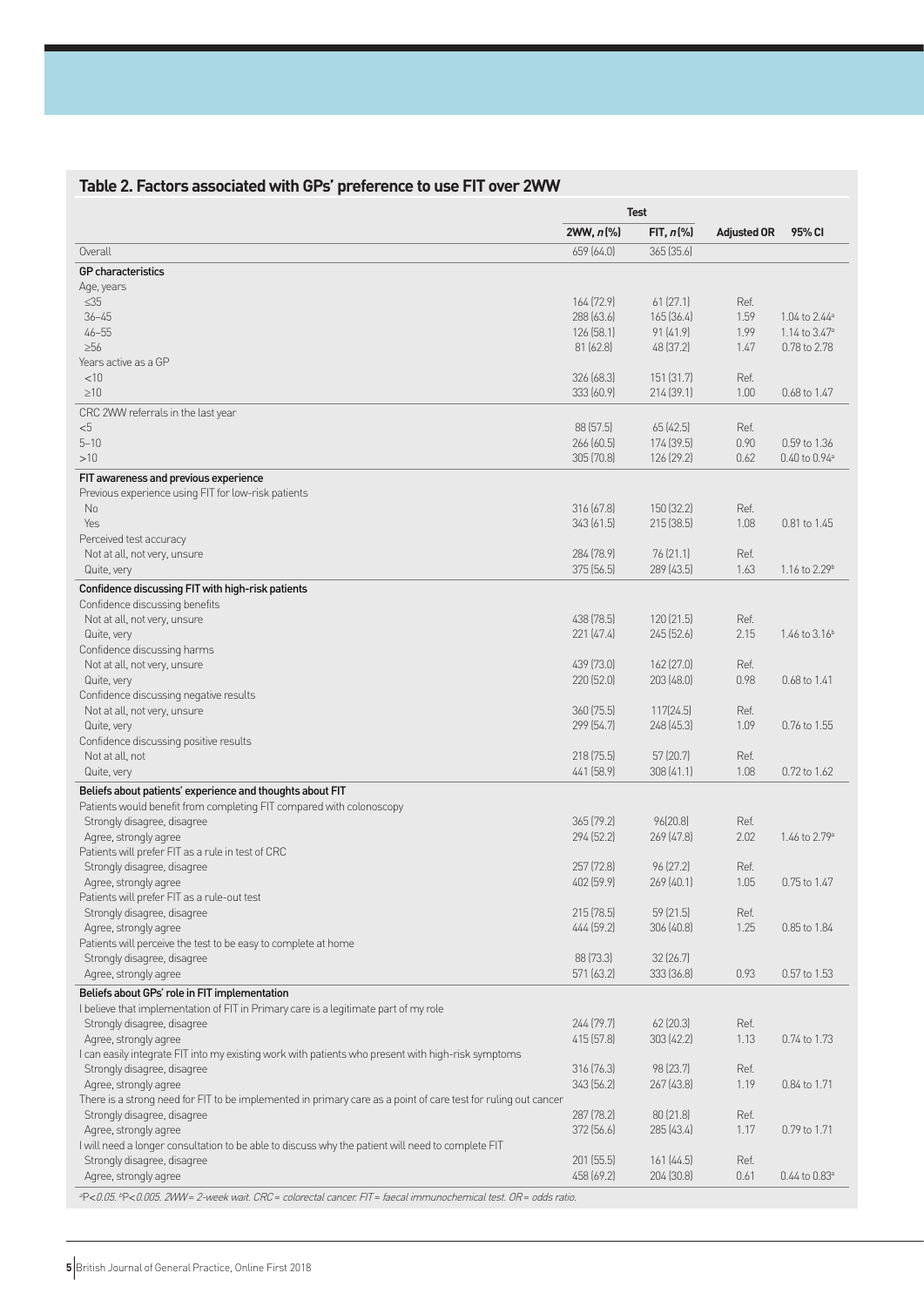

**Figure 1. Factors cited by GPs (n = 1024) in their decision to use a faecal immunochemical test in primary care to test for colorectal cancer in patients with high-risk symptoms.**

In contrast, beliefs about longer consultation time (OR 0.61,  $95\%$  CI = 0.44 to 0.83) and having >10 CRC 2WW referrals in the previous year (OR 0.62, 95% CI =  $0.40$ to 0.94) were negatively associated with preferring a FIT over the 2WW referral.

## **Early adoption of FIT as a rule-out test in primary care**

Of the responders,  $60.5\%$   $(n = 620)$  stated that test characteristics would be the most important factor in their decision to use a FIT if it is implemented in primary care; organisational culture and implementation characteristics were only endorsed by 14.5%  $[n = 148]$  and 25.0%  $[n = 256]$  of the responders, respectively. Among test characteristics, 35.3% ranked the number of false negatives  $[n = 361]$  as the main factor that would encourage them to ask patients with high-risk symptoms to complete a FIT; this was followed by 25.3%  $(n = 259)$ , who ranked the number of true positives, and 15.1%  $(n = 155)$  who cited the number of true negatives (Figure 1).

## **DISCUSSION**

#### **Summary**

When consulting with patients with highrisk symptoms, only just over one-third of GPs across England would prefer to use a FIT to rule out CRC over referral to the 2WW pathway for a diagnostic colonoscopy; they highlighted the relative importance of test-specific information for the early adoption of a FIT in primary care. GPs'

likelihood of preferring a FIT increased if they believed the accuracy of the test to be high, were confident discussing the benefits with the patients, and strongly agreed that the patients would benefit from a FIT compared with having a colonoscopy. GP responders were less likely to prefer the FIT if they had had >10 2WW referrals for CRC in the previous 12 months and thought the consultations would be longer if FIT was implemented. The fact that the vast majority of GPs had not asked their patients to complete a FIT before means that their GP responder concerns about longer consultation times were not based in actual experience. These concerns present an anticipated barrier that should be considered by commissioners, who will provide pathways to FIT implementation in primary care. GPs who agreed that it is part of their role to support the implementation of a FIT, and that there is a strong need for a FIT, were no more likely to prefer the test than those who did not. Furthermore, there was no association between FIT preference and awareness of the use of FIT in primary care for patients classified as 'low-risk but not no risk'.

#### **Strengths and limitations**

As a relatively large, nationally representative sample, this survey study was able to highlight the barriers and facilitators of implementing the FIT in primary care for patients who may present with high-risk CRC symptoms. However, there were some notable limitations. Despite the large number of responders, the actual survey response rate was <10%, thereby restricting the generalisability of the findings; however, comparable response rates have been observed in previous studies based on primary care using similar methodologies.24,26

It is also worth noting that GPs only expressed their preference in the absence of clinical recommendations. The awareness of different uses of a FIT in symptomatic context prior to the survey was low; as such, the study was designed with caution to avoid confusion that might arise from the different thresholds and recommendations that exist for the different uses of a  $FIT^{15,18,21}$ 

Most GPs in this survey prioritised test characteristics — and, specifically, test accuracy — when considering whether to use a FIT in patients with high-risk symptoms. However, it must be noted that, even among GPs who perceived the FIT to be accurate, only 35.6% would prefer to use it over a 2WW referral. This highlights that, even if current research projects showed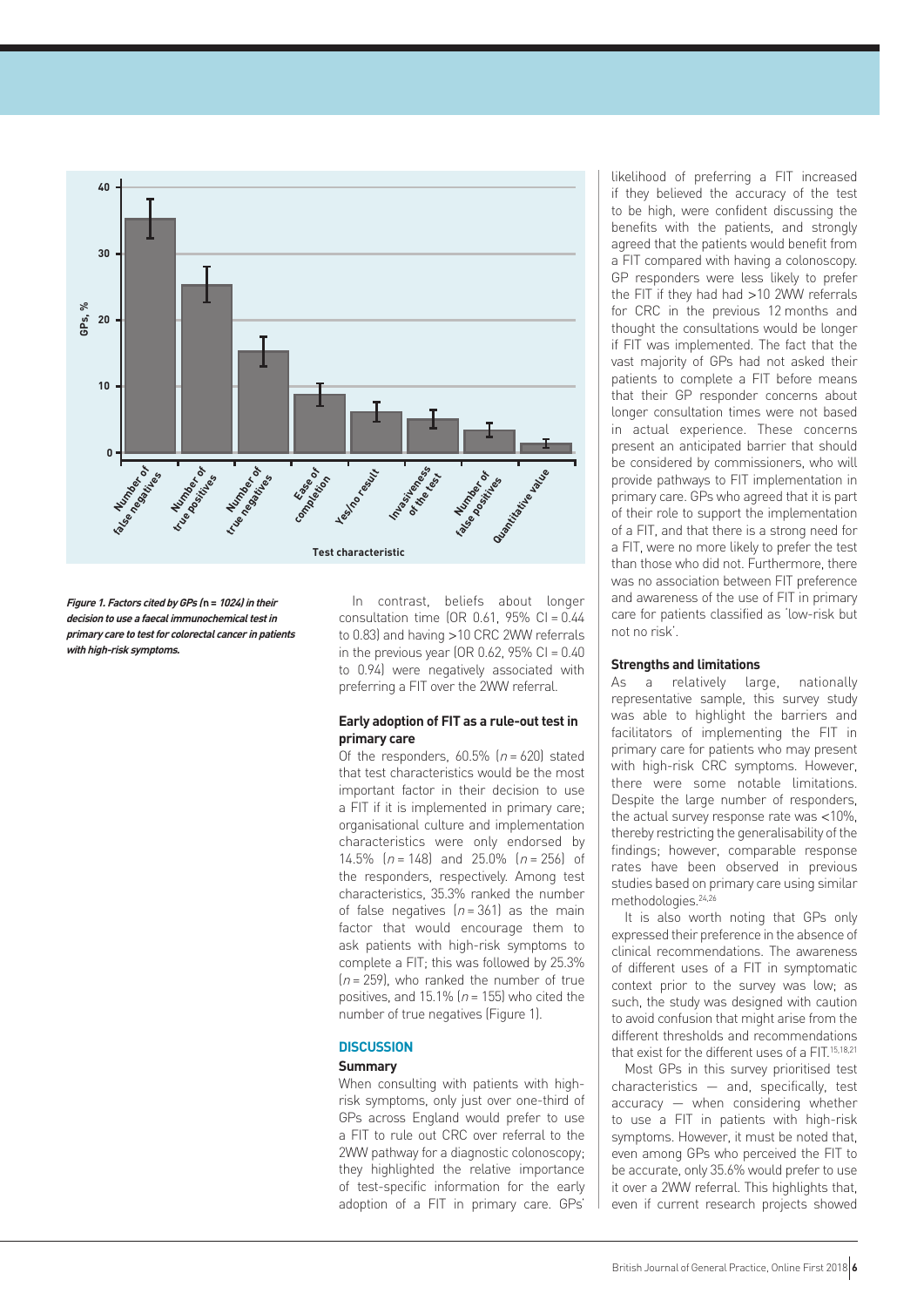### **Funding**

This project, as part of the qFIT pilot research study (IRAS 213710), was funded by the NHS England Cancer Vanguard programme and delivered by the University College London Hospitals Cancer Collaborative. Yasemin Hirst, Sandro Stoffel, and Madeleine Freeman are funded by a Cancer Research UK programme grant awarded to Professor Jane Wardle (reference: C1418/A14134). Brian D Nicholson is funded by Macmillan as the GP facilitator for Oxfordshire.

### **Ethical approval**

Ethical approval for the study has been awarded by University College London Research Ethics Committee (reference: 11381/001). Before consenting to take part in the study, participants were given information about the study, how to withdraw, and how their data would be used; they were informed that their data were anonymous. Participants were warned that any clinical information on the survey should not be used as guidance in future decisions without a clear recommendation from policymakers. The survey was carried out in line with the code of conduct of the Market Research Society, the European Pharmaceutical Market Research Association, and the British Healthcare Business Intelligence Association (BHBIA).

#### **Provenance**

Freely submitted; externally peer reviewed.

## **Competing interests**

The authors have declared no competing interests.

## **Open access**

This article is Open Access: CC BY 4.0 licence (https://creativecommons.org/ licenses/by/4.0/).

## **Acknowledgements**

The authors would like to thank Professor Georgios Lyratzopoulos for his support and advice throughout the project, as well as Professor Kathy Pritchard Jones and Mairead Lyons for their guidance with the study and the manuscript.

## **Discuss this article**

Contribute and read comments about this article: **bjgp.org/letters**

that a FIT could rule out cancer with 100% accuracy,17,18 more work would need to be done to overcome other anticipated barriers.

Perceptions of FIT might be further confounded by a tendency to overemphasise test sensitivity (as revealed by the relative importance that GPs attributed to true positives), despite the fact that, in the context of a rule-out test, specificity (that is, true negatives and false positives) is equally important, particularly with future sustainability of endoscopy services in mind. One potential way to understand whether accuracy is the key factor in GPs' decisions to use FIT over 2WW would be using discrete-choice studies, which will investigate test preferences based on FIT statistics (threshold, sensitivity, and specificity) and other test attributes, such as changes in consultation times.

At present, there are very little data on the proportion of test kits that are successfully completed and returned in the diagnostic context. Thus it is important to use insights from studies into barriers to completing similar tests for CRC screening to inform future research into FIT implementation as a diagnostic test. Specifically, it has been shown that non-white ethnic groups, people with low health literacy, non-English speakers, and those who do not engage with the information are less likely to complete the test kit.27–30 As the FIT, if implemented as a rule-out test, would be aimed at patients with high-risk symptoms, it is imperative to address GPs' concerns about their patients' ability to complete the test kits and have appropriate safety-netting activities (for example, text-message reminders and follow-up appointments) in place in both primary and secondary care.

## **Implications for research and practice**

As the FIT will be implemented in CRC screening in England,<sup>31</sup> there will be potentially three different clinical contexts (screening population, and patients with low- and high-risk symptoms) in which immunochemical testing is used. Each context could vary on a number of aspects; most notably, clinical thresholds used to determine follow-up referrals. Given that GPs' awareness of using a FIT in both rulein and rule-out contexts was low among the survey responders, in future, particular attention should be paid to raising GPs' awareness of different thresholds used in different contexts, as well as patients' experience of using a FIT and their understanding of the purpose of a FIT in all clinical contexts.

This national survey suggests that a majority of GPs would prefer to use the current default test. Concerns about additional pressures on consultation time should be addressed in anticipation of any changes to NICE's guidelines. Qualitative interviews with GPs might gain additional insights about potential barriers and identify the most effective ways of supporting implementation of a FIT as a rule-out test for CRC. The current implementation of NICE guidelines for patients with low-risk symptoms will offer further observational evidence.